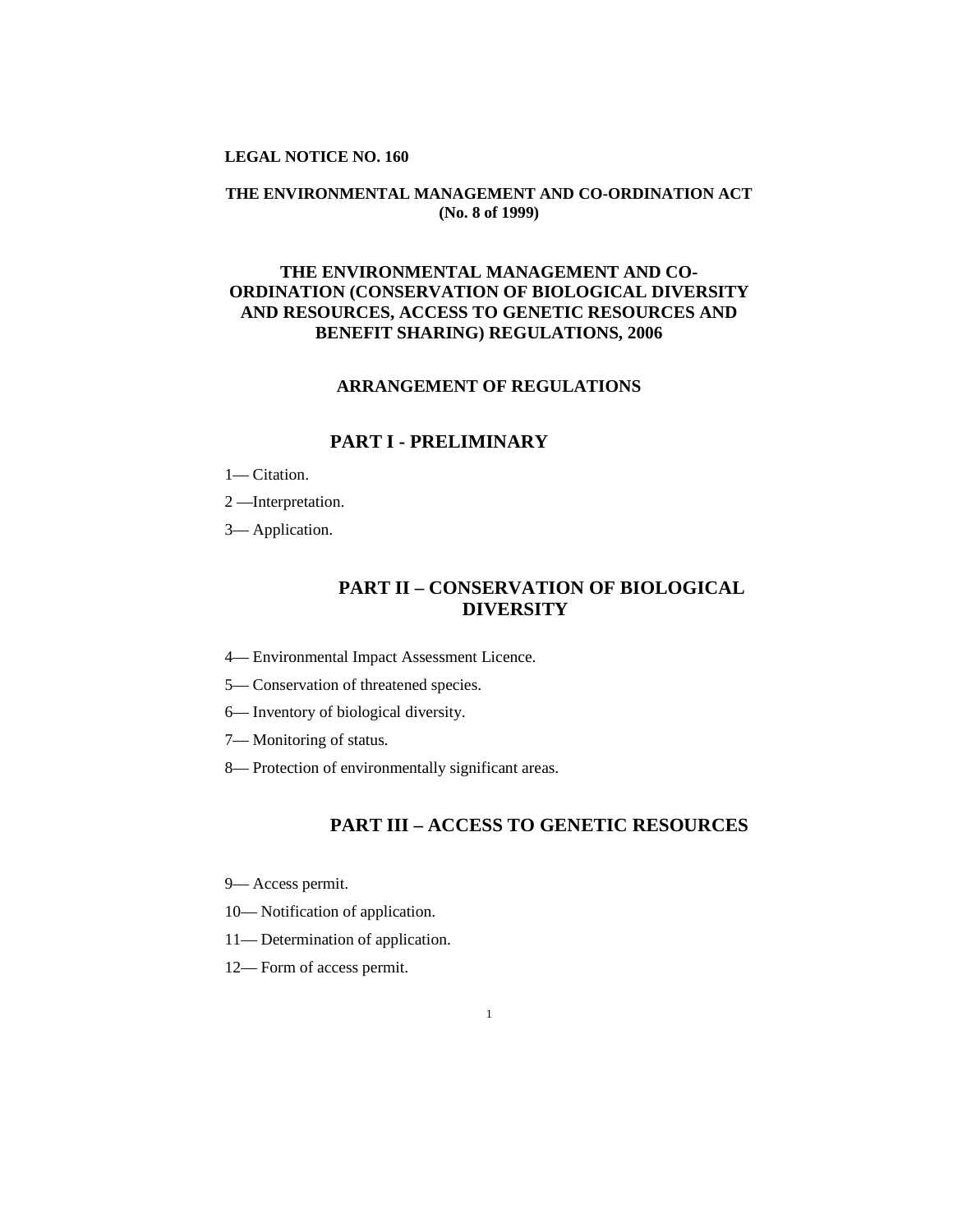- 13— Communication of decision.
- 14— Validity and renewal of access permit.
- 15— Terms, conditions of an access permit, etc.
- 16— Suspension, cancellation, etc of access permit.
- 17— Register of access permits.
- 18— Material Transfer Agreement.

# **PART IV – BENEFIT SHARING**

- 19— Application of Part.
- 20— Benefits sharing.

## **PART V – MISCELLANEOUS**

- 21— Confidentiality.
- 22 Transition.
- 23— Offences.
- 24— Penalties.

First Schedule – Form of Application of an Access Permit Second Schedule – Fees Third Schedule – Form of Access Permit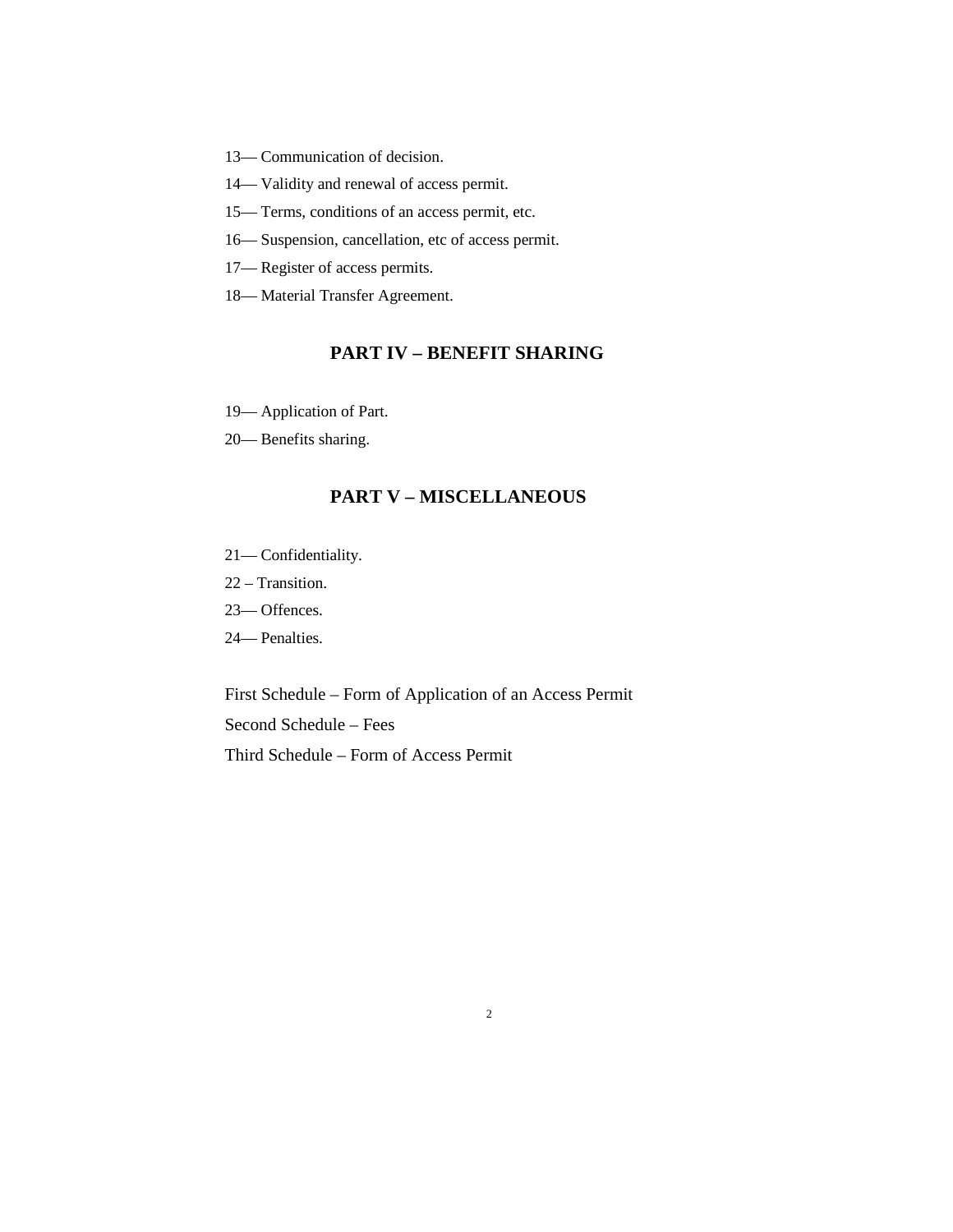## **LEGAL NOTICE NO 160**

-

## **THE ENVIRONMENTAL MANAGEMENT AND CO-ORDINATION ACT (No. 8 of 1999)**

**IN EXERCISE** of the powers conferred by section 147 of the Environmental Management and Co-ordination Act, 1999, the Minister for Environment and Natural Resources, upon recommendation of the Authority, and upon consultation with the relevant lead agencies, makes the following Regulations -

## **THE ENVIRONMENTAL MANAGEMENT AND CO-ORDINATION (CONSERVATION OF BIOLOGICAL DIVERSITY AND RESOURCES, ACCESS TO GENETIC RESOURCES AND BENEFIT SHARING) REGULATIONS, 2006**

### **PART I - PRELIMINARY**

| Citation. | 1. These Regulations may be cited as the Environmental   |
|-----------|----------------------------------------------------------|
|           | Management and Co-ordination (Conservation of Biological |
|           | Diversity and Resources, Access to Genetic Resources and |
|           | Benefit Sharing) Regulations, 2006.                      |
|           |                                                          |

Interpretation. **2.** In these Regulations, unless the context otherwise requires

"access" means obtaining, possessing and using genetic resources conserved, whether derived products and, where applicable, intangible components, for purposes of research, bioprospecting, conservation, industrial application or commercial use;

"access permit" means a permit that allows a person to access genetic resources issued under regulation 4;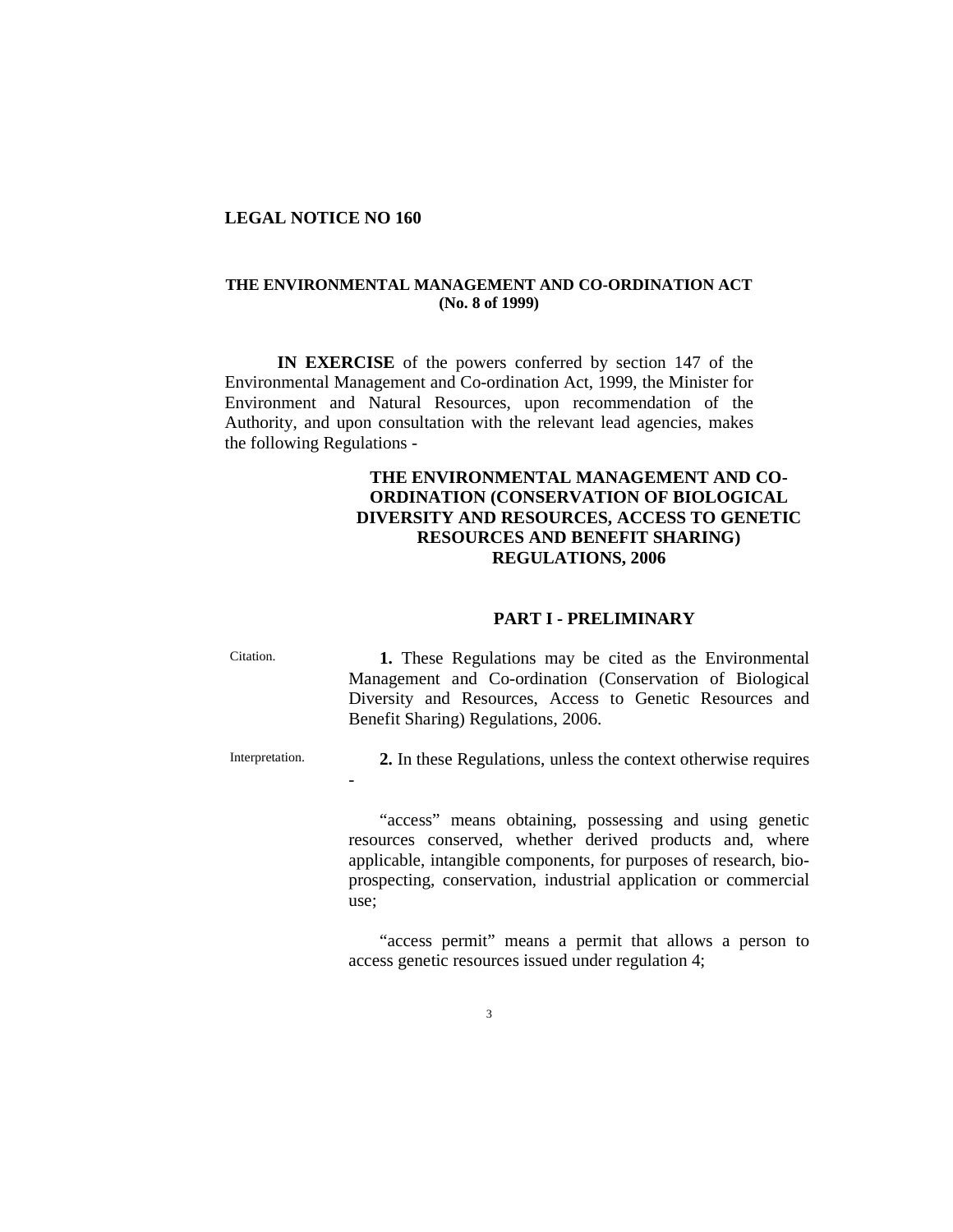"benefit sharing" means the sharing of benefits that accrue from the utilization of genetic resources;

"endangered species" means any species which is in danger of extinction throughout all or a significant portion of its range (due to man-made or natural changes in the environment);

"genetic material" means any genetic material of plant, animal, microbial or other origin containing functional units of heredity;

"habitat" means the place or type of site where an organism or population naturally occurs and includes areas colonized by introduced organisms;

"holotype" means the single specimen chosen for designation of a new species;

"intangible components" means any information held by persons that is associated with or regarding genetic resources within the jurisdiction of Kenya;

"inventory" means a detailed list, report or record of resources, or the process of making such a list, report or record;

"Material Transfer Agreement" means an agreement negotiated between the holder of an access permit and a relevant lead agency or community on access to genetic resources and benefit sharing;

"natural environment system" means relatively intact ecosystems of unique value, such as perennial and seasonal wetlands, highly diverse aquatic ecosystems, or ecosystems promoting a high concentration of rare and unusual species;

"Prior Informed Consent" means an international operation procedure for exchanging, receiving and handling notification and information by a competent authority; and

"threatened species" means any species of plant or animal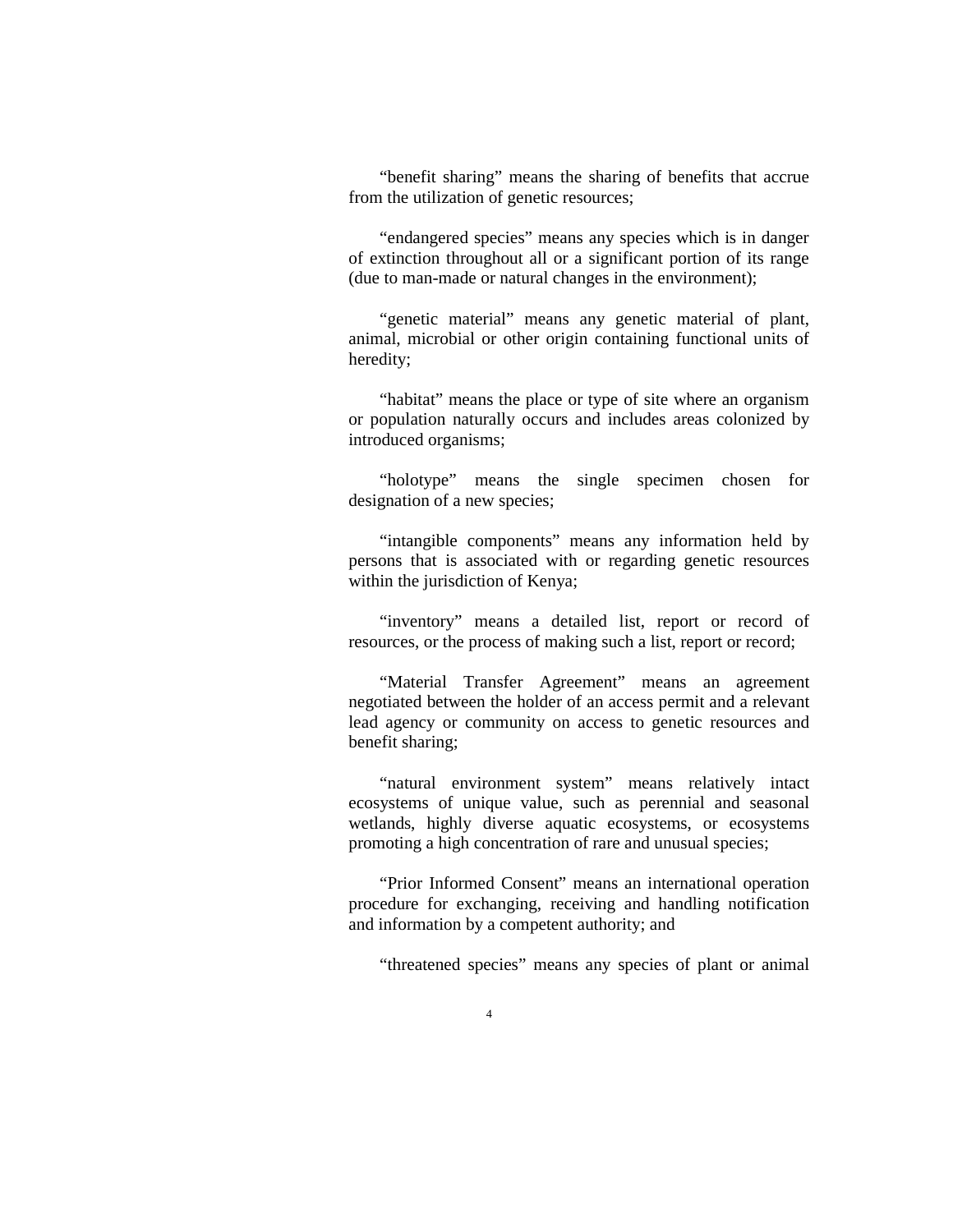which is likely to become an endangered species within the foreseeable future throughout all or significant portion of its range.

Application. **3.** These Regulations shall not apply to -

 (a) the exchange of genetic resources, their derivative products, or the intangible components associated with them, carried out by members of any local Kenyan community amongst themselves and for their own consumption;

Cap. 326 (b) access to genetic resources derived from plant breeders in accordance with the Seeds and Plant Varieties Act;

(c) human genetic resources; and

 (d) approved research activities intended for educational purposes within recognized Kenyan academic and research institutions, which are governed by relevant intellectual property laws.

## **PART II – CONSERVATION OF BIOLOGICAL DIVERSITY**

Environmental Impact Assessment Licence.

**4.** (1) A person shall not engage in any activity that may -

(a) have an adverse impact on any ecosystem;

 (b) lead to the introduction of any exotic species;

 (c) lead to unsustainable use of natural resources,

without an Environmental Impact Assessment Licence issued by the Authority under the Act.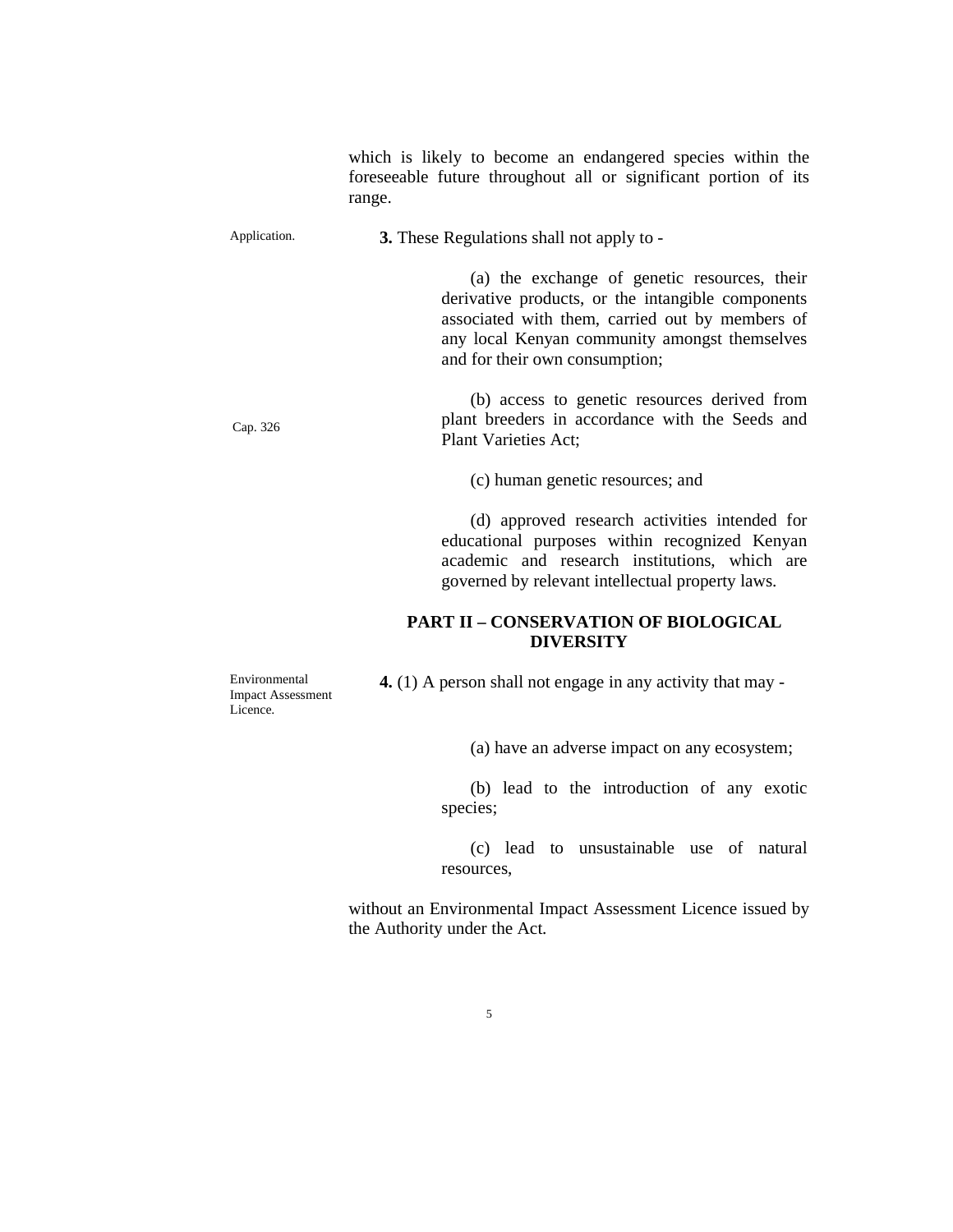(2) In this regulation, "exotic species" means any species of plant or animal or microorganism (life form) whose natural range does not, or did not in the past, exist in a specific part of, or the whole of, Kenya and which out-competes all other life forms.

Conservation of threatened species. **5.** (1) The Authority shall, in consultation with the relevant lead agencies, impose bans, restrictions or similar measures on the access and use of any threatened species in order to ensure its regeneration and maximum sustainable yield.

> (2) Without prejudice to the generality of the foregoing, the Authority shall, in consultation with the relevant lead agencies -

> > (a) issue licenses for the establishment and maintenance of facilities for the recovery and rehabilitation of threatened species.

> > (b) determine full recovery and rehabilitation measures of threatened species to ensure its restoration into its natural habitat.

Inventory of biological diversity.

**6.** (1) Within twenty-four months from commencement of these Regulations, the Authority shall, in consultation with the relevant lead agencies, identify and prepare an inventory of biological diversity of Kenya.

(2) The inventory shall include threatened, endangered, or rare species.

(3) The inventory shall be maintained and updated every year thereafter by the Authority.

(4) The inventory shall be a public record of the Authority and shall be accessible, in a prescribed manner, to any person on application to the Authority, and upon payment of such fees as may be prescribed by the Authority.

Monitoring of status.

**7.** The Authority shall, in consultation with the relevant lead agencies, monitor the status and the components of biological diversity in Kenya and take necessary measures to prevent and control their depletion.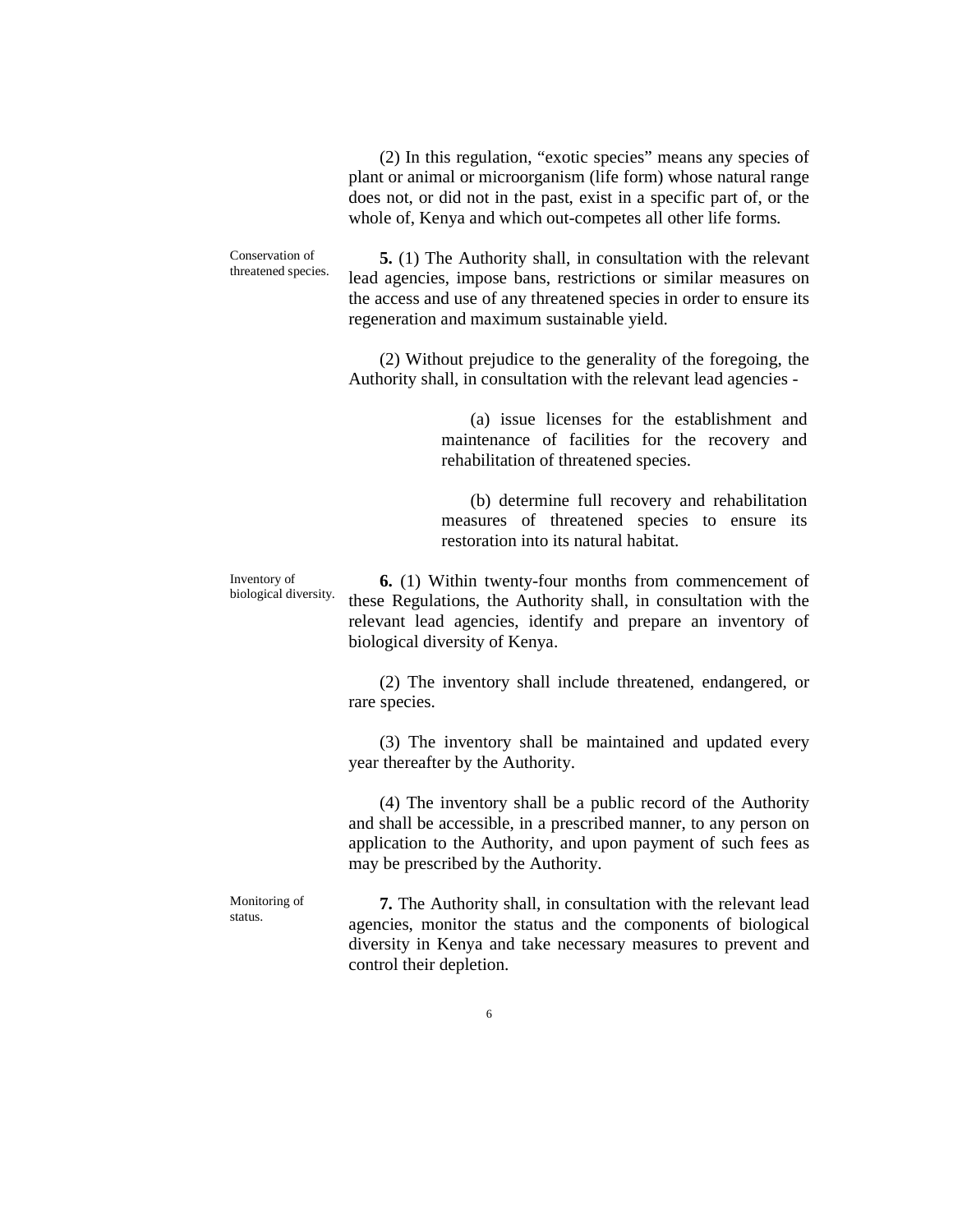Protection of environmentally significant areas.

**8.** This Part shall apply to any area of land, sea, lake or river which the Minister has, by notice in the Gazette, declared to be a protected natural environment system for purposes of promoting and preserving biological diversity in accordance with section 54 of the Act.

## **PART III – ACCESS TO GENETIC RESOURCES**

Access permit. **9.** (1) Any person who intends to access genetic resources in Kenya shall apply to the Authority for an access permit in the form set out in the First Schedule, and such application shall be accompanied by the fees prescribed in the Second Schedule to these Regulations.

> (2) The application shall be accompanied by evidence of Prior Informed Consent from interested persons and relevant lead agencies, and a research clearance certificate from the National Council for Science and Technology.

Notification of application. **10.** The Authority shall, upon receipt of the application, give notice thereof by publication in the Gazette and at least one newspaper with nationwide circulation, or in such other manner as the Authority may consider appropriate, specifying -

> (a) the name and other particulars of the applicant;

> (b) the activity to be undertaken for which the access permit is required; and

> (c) the time within which representations or objections in respect of the proposed access permit may be made to the Authority.

Determination of application.

**11.** (1) The Authority shall, on receipt of representations or objections to the proposed access permit from the public, review the application and if satisfied that the activity to be carried out shall facilitate the sustainable management and utilization of genetic resources for the benefit of the people of Kenya, issue an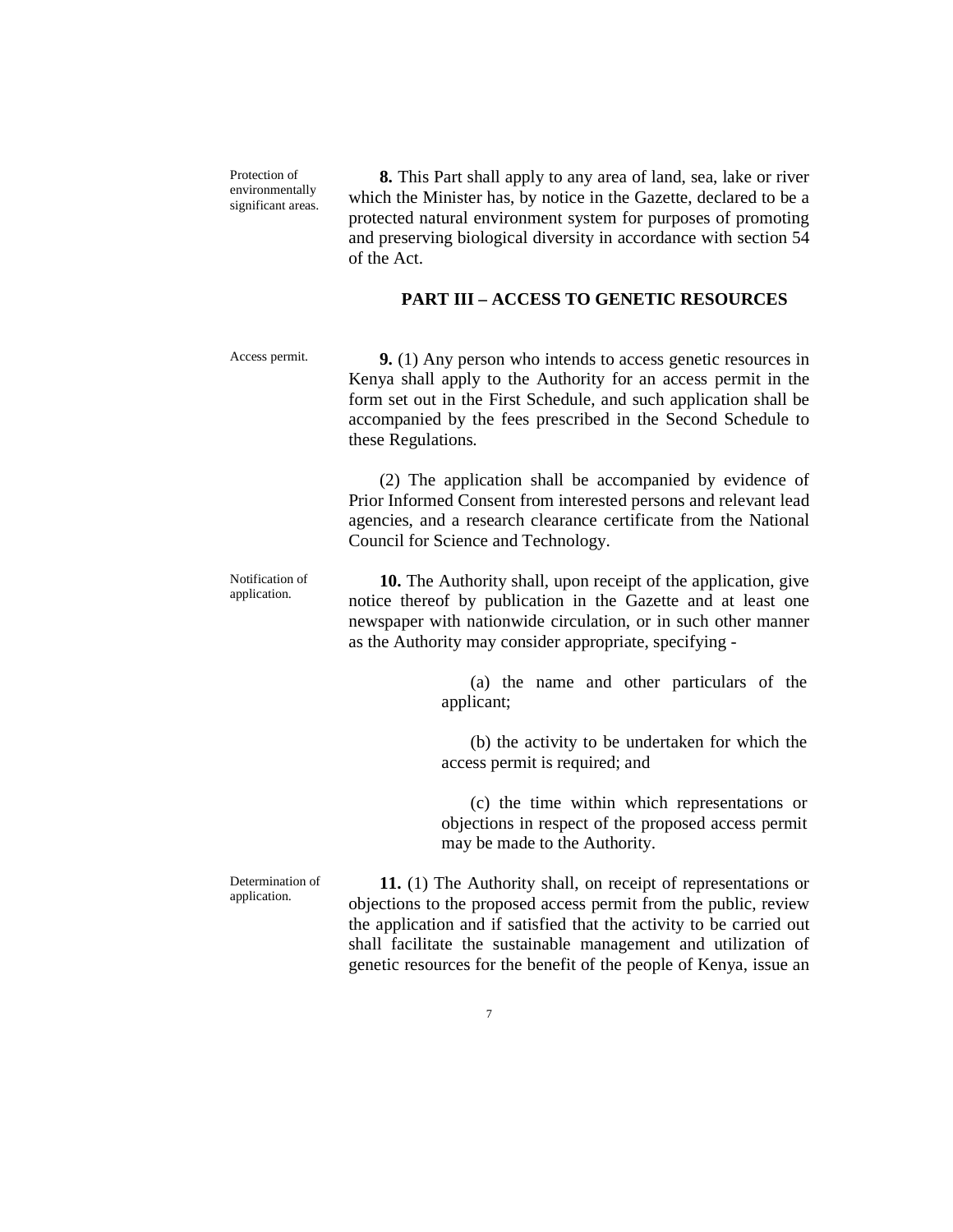access permit to the applicant.

(2) Where the Authority has reasonable grounds for refusing to issue an access permit, it shall inform the applicant of the reasons of such refusal in writing. (3) A person aggrieved by refusal of the Authority to grant a licence may appeal to the Tribunal in accordance with section 129 of the Act. Form of access permit. **12.** The form set out in the Third Schedule is prescribed as the form of access permit. Communication of decision. **13.** The Authority shall, within sixty days of receipt of an application for an access permit, determine the application and communicate its decision in writing to the applicant. Validity and renewal of access permit. **14.** (1) An access permit shall be valid for a period of one year from the date of issue and shall not be transferable. (2) Upon expiry, an access permit may be renewed for a further period of one year upon payment of the fee prescribed in the Second Schedule and upon such terms and conditions as the Authority may deem necessary to impose. Terms, conditions of an access permit, etc. **15.** (1) An access permit shall contain such terms and conditions as the Authority may deem necessary to impose. (2) In addition to such terms and conditions as may be contained in an access permit, the following conditions shall be

> implied in every access permit - (a) Duplicates and holotypes of all genetic resources collected shall be deposited with the

> > (b) Records of all intangible components of plant genetic material collected shall be deposited with the Authority.

relevant lead agency.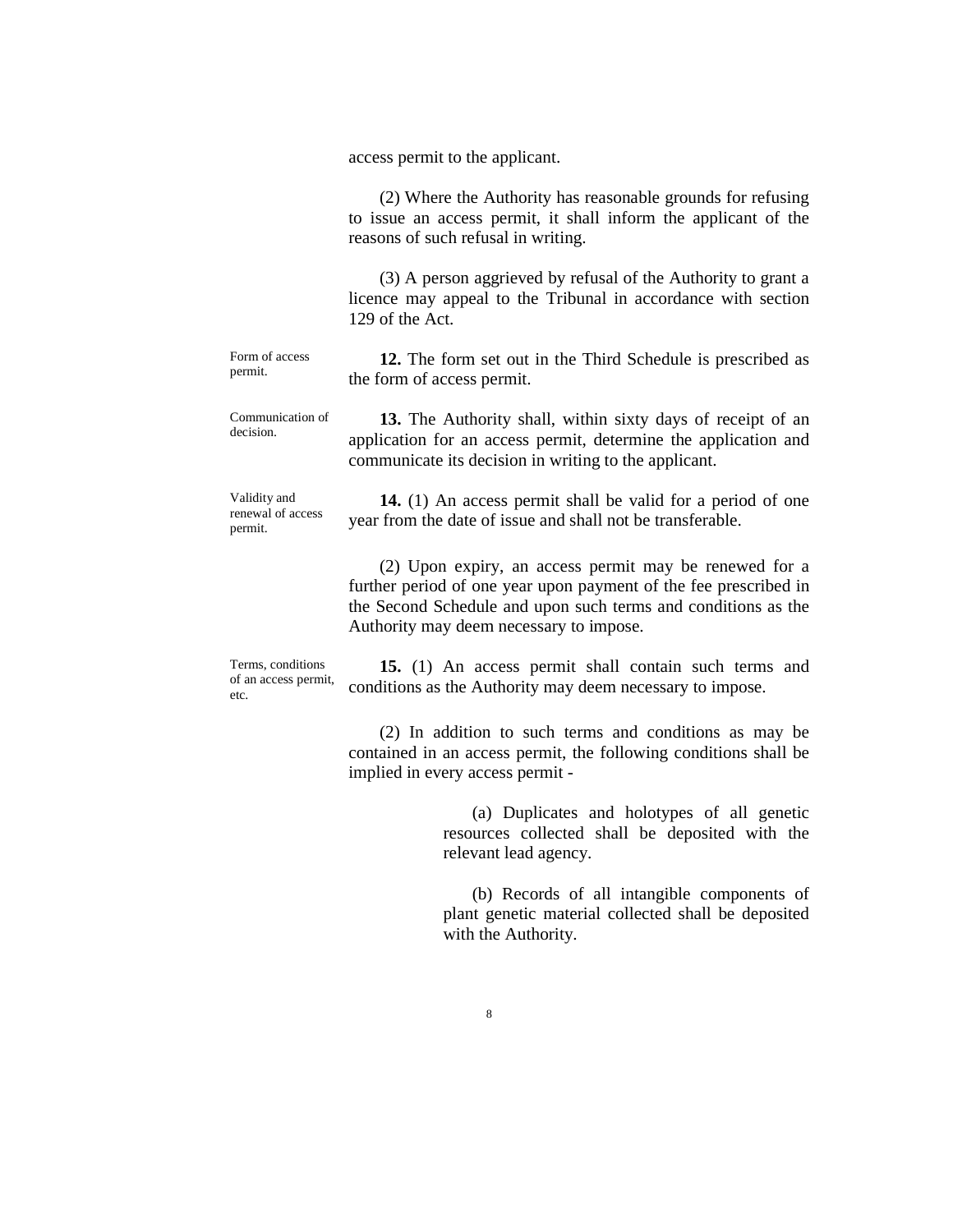(c) Reasonable access to all genetic resources collected shall be guaranteed to all Kenyan citizens whether such genetic resources and intangible components are held locally or abroad.

 (d) All agreements entered into with respect to access of genetic resources shall be strictly for the purposes for which they were entered into.

 (e) The furnishing of quarterly reports to the Authority on the status of research, including all discoveries from research involving genetic resources and/or intangible components thereof.

 (f) The holder of an access permit shall inform the Authority of all discoveries made during the exercise of the right of access granted under the access permit.

 (g) The holder of an access permit shall provide the following reports -

> (i) a semi-annual status report on the environmental impacts of any ongoing collection of genetic resources or intangible components thereof;

> (ii) a final status report on the environmental impacts of collection of genetic resources or intangible components thereof, in the event that the collection is of a duration of three months or less.

 (h) The holder of an access permit shall abide by the laws of the country.

(3) The Authority may, on its own volition or on the application by an access permit holder, vary the conditions of an access permit.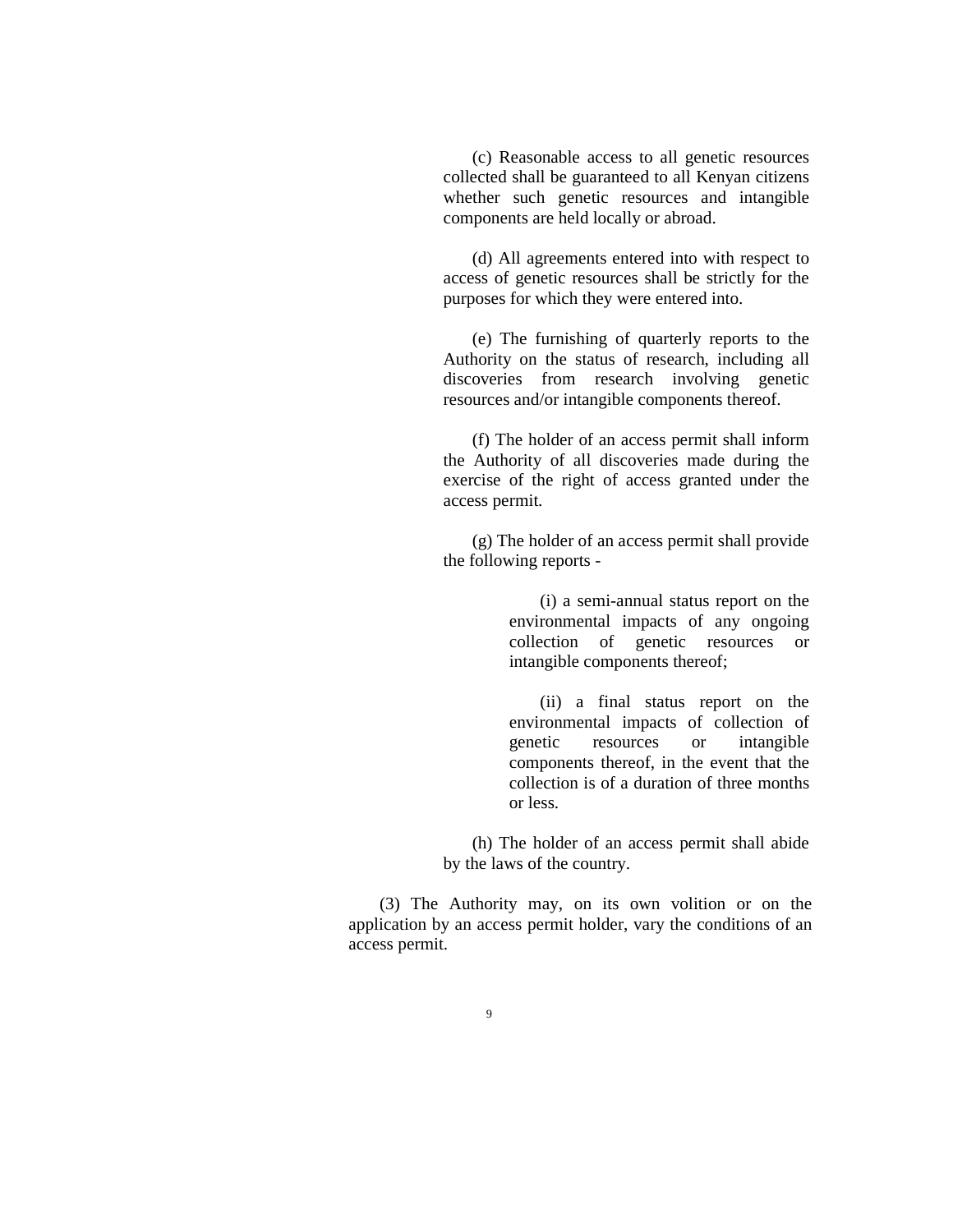Suspension, cancellation, etc, of access permit.

**16.** (1) The Authority may suspend, cancel or revoke any access permit issued under these Regulations where the holder thereof is in contravention of any of the conditions imposed on the access permit or those implied under these Regulations, or of the agreements concluded pursuant to its grant.

(2) The Authority shall, before suspending, canceling or revoking an access permit, give a written notice of its intention to suspend, cancel or revoke the permit to the holder thereof, and shall accordingly invite the holder to make representations within thirty days from the date of such notice.

(3) Where the Authority suspends, cancels or revokes a permit, it shall publish the order suspending, canceling or revoking the permit in the Gazette and in at least one newspaper with nationwide circulation.

(4) The provisions of regulation 14 shall apply *mutatis mutandis* to the suspension, cancellation or revocation of an access permit.

Register of access permits. **17.** The Authority shall keep, manage and update as appropriate a register of all access permits which it has granted, and the register shall be a public record of the Authority and shall be accessible, in a prescribed manner, to any person on application to the Authority, and upon payment of the fees prescribed in the Second Schedule.

Material Transfer Agreement. **18.** Notwithstanding any provisions contained in these Regulations, no person shall transfer any genetic resources outside Kenya unless such person has executed a Material Transfer Agreement.

### **PART IV – BENEFIT SHARING**

- Application of Part. **19.** This Part shall apply subject to the laws in force relating to intellectual property rights.
- Benefits sharing. **20.** (1) Without prejudice to the generality of the foregoing, the holder of an access permit shall facilitate an active involvement of Kenyan citizens and institutions in the execution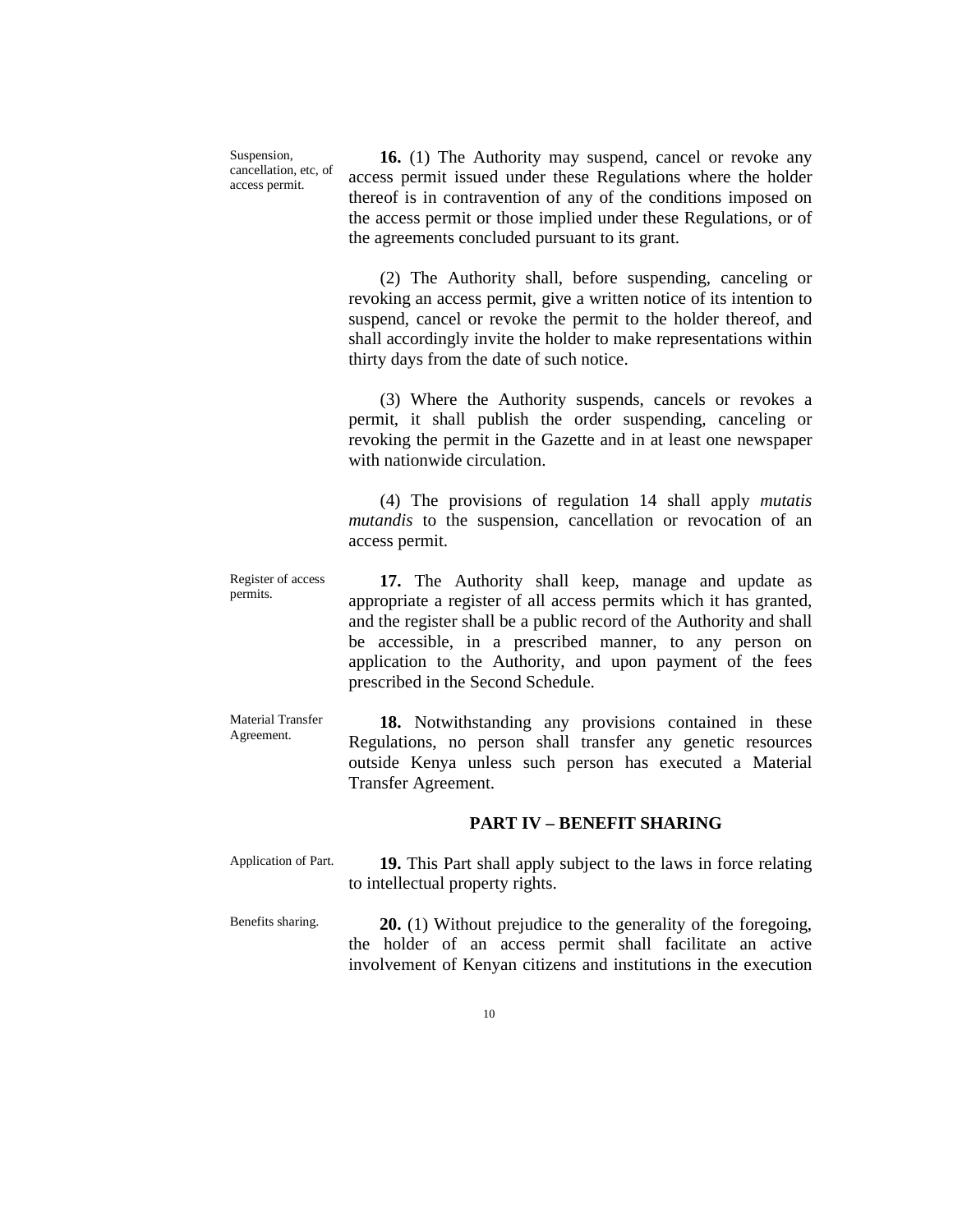of the activities under the permit.

(2) The facilitation by the holder of an access permit shall include enjoyment of both monetary and non-monetary benefits arising from the right of access granted and the use of genetic resources.

(3) Monetary benefits include -

 (a) access fees or fee per sample collected or acquired;

(b) up-front payments;

(c) milestone payments;

(d) payment of royalties;

 (e) license fees in case genetic resources are to be utilised for commercial purposes;

 (f) fees to be paid to trust funds supporting conservation and sustainable use of biodiversity;

 (g) salaries and preferential terms where mutually agreed;

(h) research funding;

(i) joint ventures;

 (j) joint ownership of relevant intellectual property rights.

(4) Non-monetary benefits include -

 (a) sharing of research and development results;

 (b) collaboration, co-operation and contribution in scientific research and development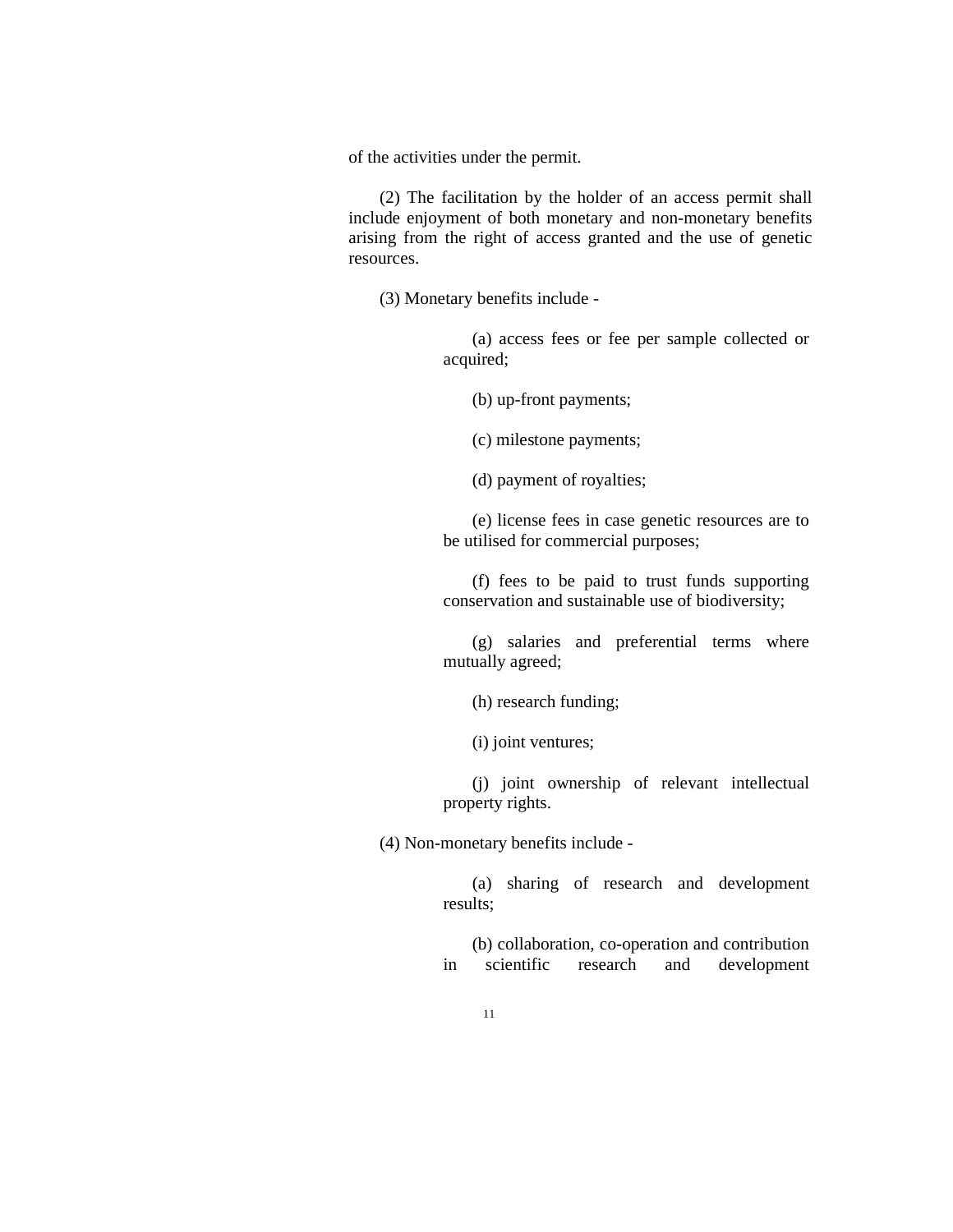programmes, particularly biotechnological research activities;

(c) participation in product development;

 (d) admittance to *ex situ* facilities of genetic resources and to databases by participating institutions;

 (e) transfer to Kenya of genetic resources of knowledge and technology under fair and most favourable terms, including concessional and preferential terms where agreed, in particular, knowledge and technology that make use of genetic resources, including biotechnology, or that are relevant to the conservation and sustainable utilization of biological diversity;

 (f) strengthening capacities for technology transfer to Kenya;

(g) institutional capacity building;

 (h) human and material resources to strengthen the capacities for the administration and enforcement of access regulations;

 (i) training related to genetic resources with the full participation of Kenya and where possible, in Kenya;

 (j) access to scientific information relevant to conservation and sustainable use of biological diversity, including biological inventories and taxanomic studies;

 (k) institutional and professional relationships that can arise from access and benefit sharing agreements and subsequent collaborative activities;

(l) joint ownership of relevant intellectual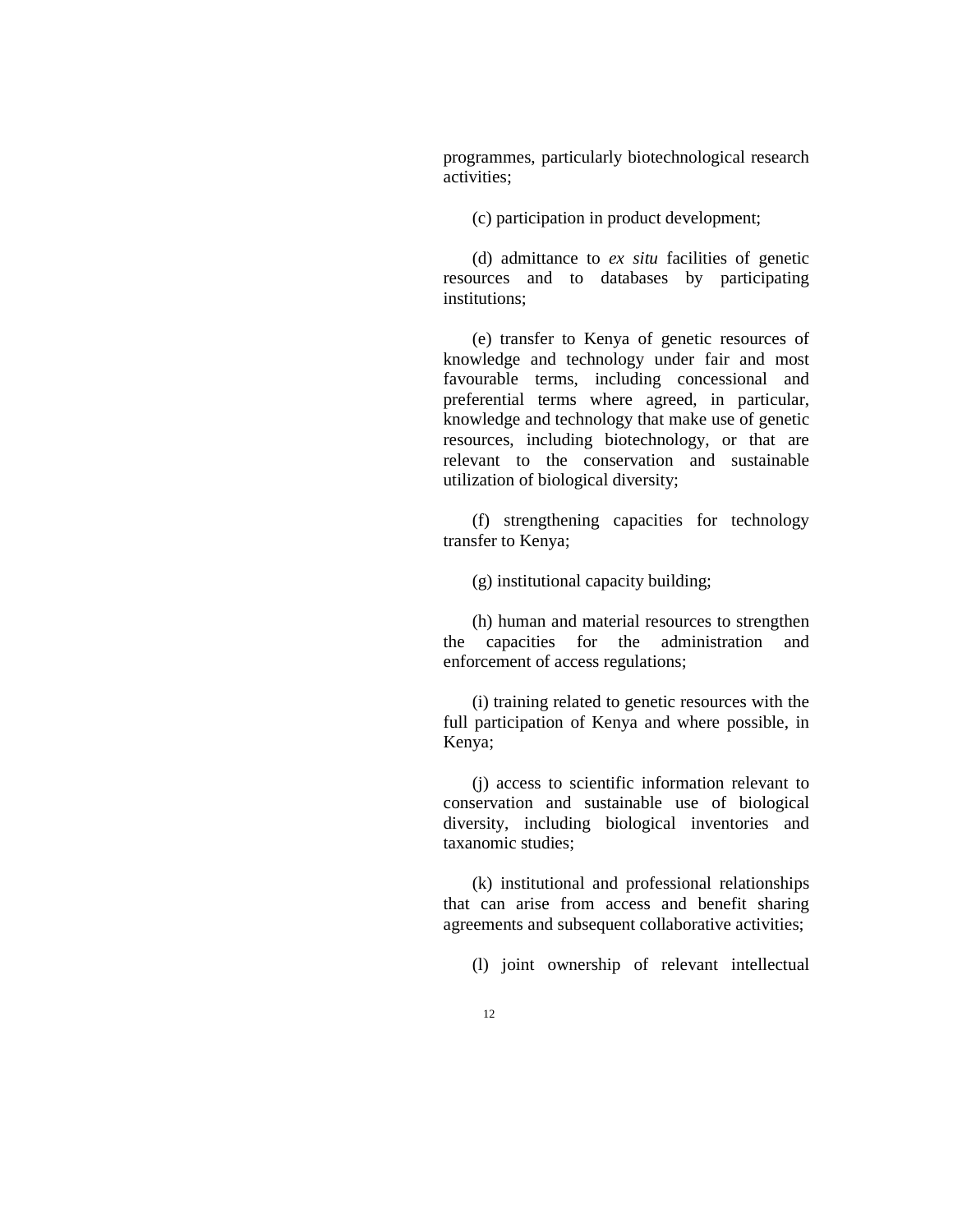property rights.

# **PART V - MISCELLANEOUS**

| Confidentiality. | <b>21.</b> (1) On the request of an applicant of an access permit, the<br>Authority may hold some information relating to access to<br>genetic resources the subject of the application as confidential.                                                                                            |
|------------------|-----------------------------------------------------------------------------------------------------------------------------------------------------------------------------------------------------------------------------------------------------------------------------------------------------|
|                  | (2) Where an access permit is granted, information held as<br>confidential under paragraph (1), with respect to the relevant<br>applicant, shall not be accessible to a person inspecting the<br>register of access permits in accordance with regulation 17.                                       |
| Transition.      | 22. A person carrying out any activities involving access to<br>genetic resources immediately before the coming into force of<br>these Regulations shall, within six months from the coming into<br>force thereof, take all necessary measures to ensure full<br>compliance with these Regulations. |
| Offences.        | 23. A contravention or failure to comply with any of the<br>matters provided in these Regulations shall constitute an offence.                                                                                                                                                                      |
| Penalties.       | 24. Any person convicted of an offence under these<br>Regulations shall be liable to imprisonment for a term not<br>exceeding eighteen months, or to a fine not exceeding three<br>hundred and fifty thousand shillings, or both.                                                                   |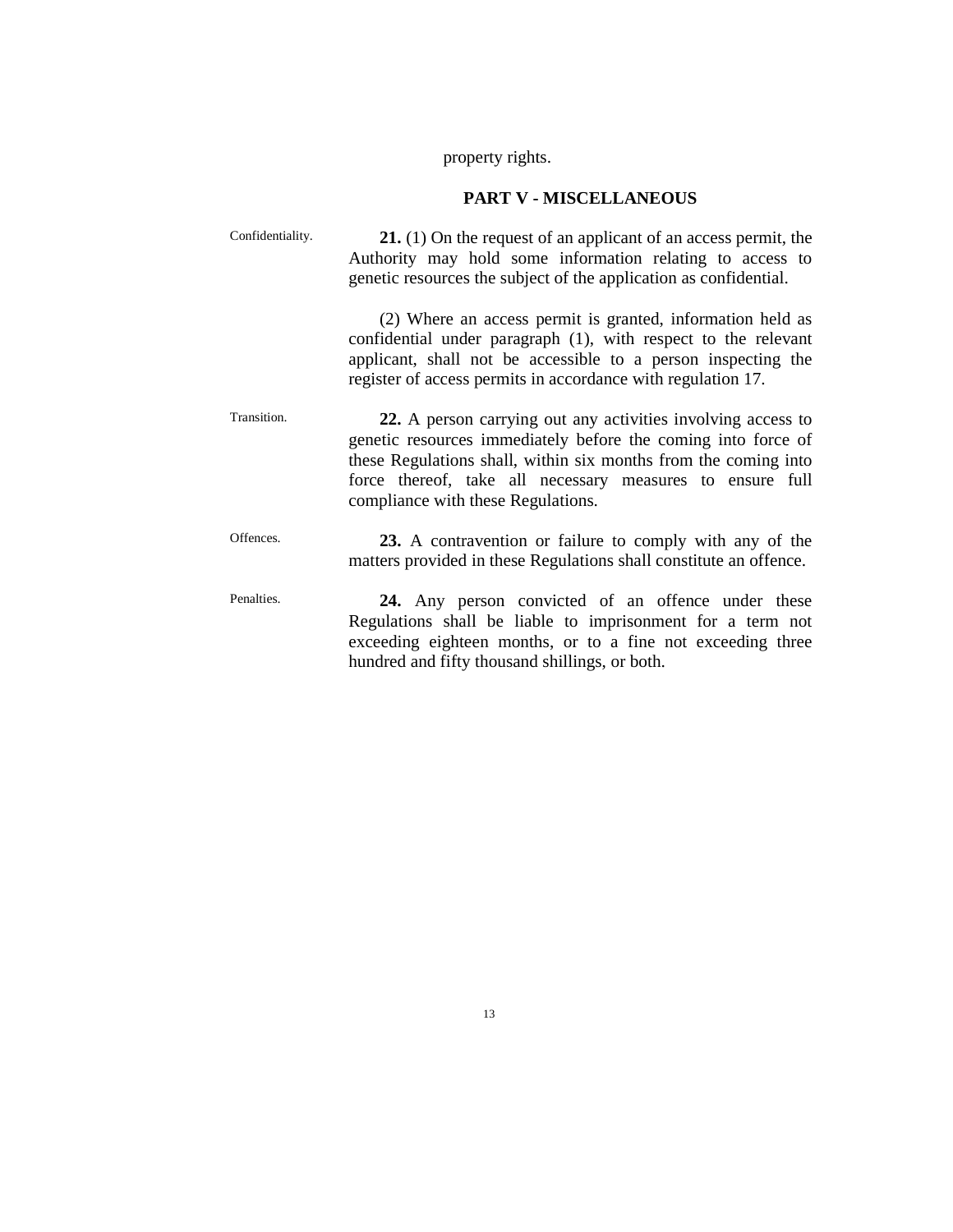#### FIRST SCHEDULE (r. 9)

**Applicants applying as individuals should fill Part I** 

**Applicants applying as corporates (organizations) should fill Part II** 

**All applicants must fill Part III** 

**All applicants must submit ten (10) hard copies and one (1) soft copy of this application to the Authority** 

### **PART I**

### **FOR APPLICANTS WHO ARE INDIVIDUALS**

| (a) |                               |  |
|-----|-------------------------------|--|
| (b) |                               |  |
| (c) |                               |  |
| (d) |                               |  |
| (e) | Permanent Residential Address |  |
|     |                               |  |

(f) Qualifications (*Curriculum Vitae* to be attached) ….………………………………………

#### **PART II**

### **FOR APPLICANT WHO ARE CORPORATE (ORGANIZATIONS)**

- (a) Name of Organization ……………………………………………………………….. (b) Permanent Address …………………………………………………………………..
- (c) Registered Address …………………………………………………………………
- (d) Registration No. (Attach copy of certificate of registration) …………………………
- (e) Qualification of individuals in the project (*Curriculum vitae* to be attached) …………………………………………………………………………………..
- (f) Details (if any) of:
	- (i) Holding and subsidiary institutions; or
	- (ii) Individuals connected to the project …………………………………………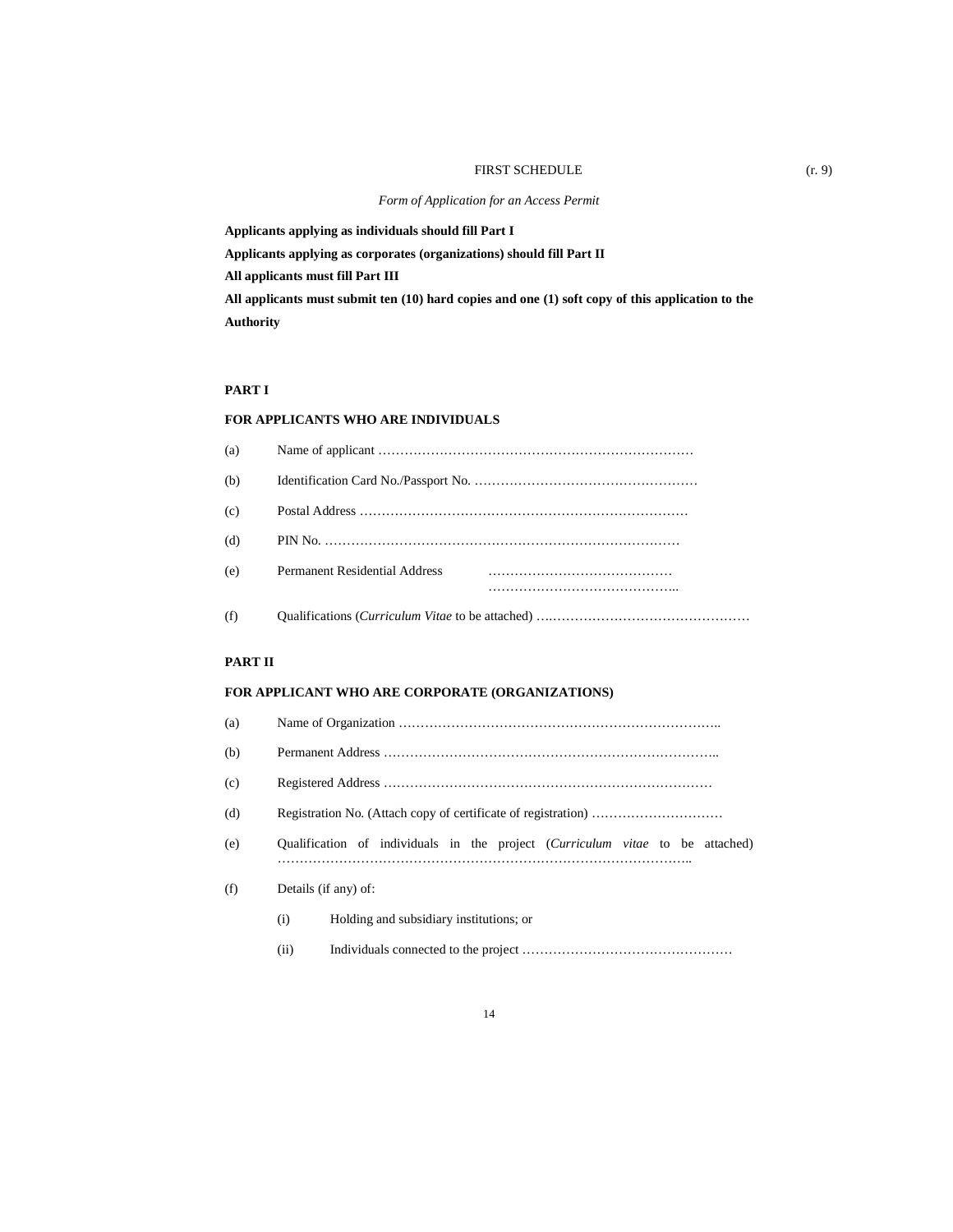………………………………………………………………………………………

(g) Name of the contact person in regard to this application and the position held in the organization ……………………………………………………………………………………

### **PART III**

### **FOR ALL APPLICANTS**

### **1.0 Financial Details**

#### Sources:

| (i)  |  |
|------|--|
| (ii) |  |
|      |  |

### **2.0 Technical Particulars**

- (a) What are the details of your previous collection/research (if any) conducted in any of the East African country (Kenya, Uganda and/or Tanzania)?
- (b) With regard to genetic resources for which access is sought, the following must be provided -
	- (i) scientific names of taxa;
	- (ii) specific sites in which access will be undertaken;
	- (iii) possible location;
	- (iv) parts of the genetic resource to be collected (tissues, cells, seeds, leaves, microbes, etc);
	- (v) derivatives and/or products;
	- (vi) quantities to be collected;
	- (vii) any known uses of the genetic resources;

 (viii) in case of genetic resources held *ex-situ*, details of the relevant depository institution(s).

(c) With regard to the planned collecting mission, the following must be provided –

 (i) identification of the provider(s) of the genetic resources for which access is sought;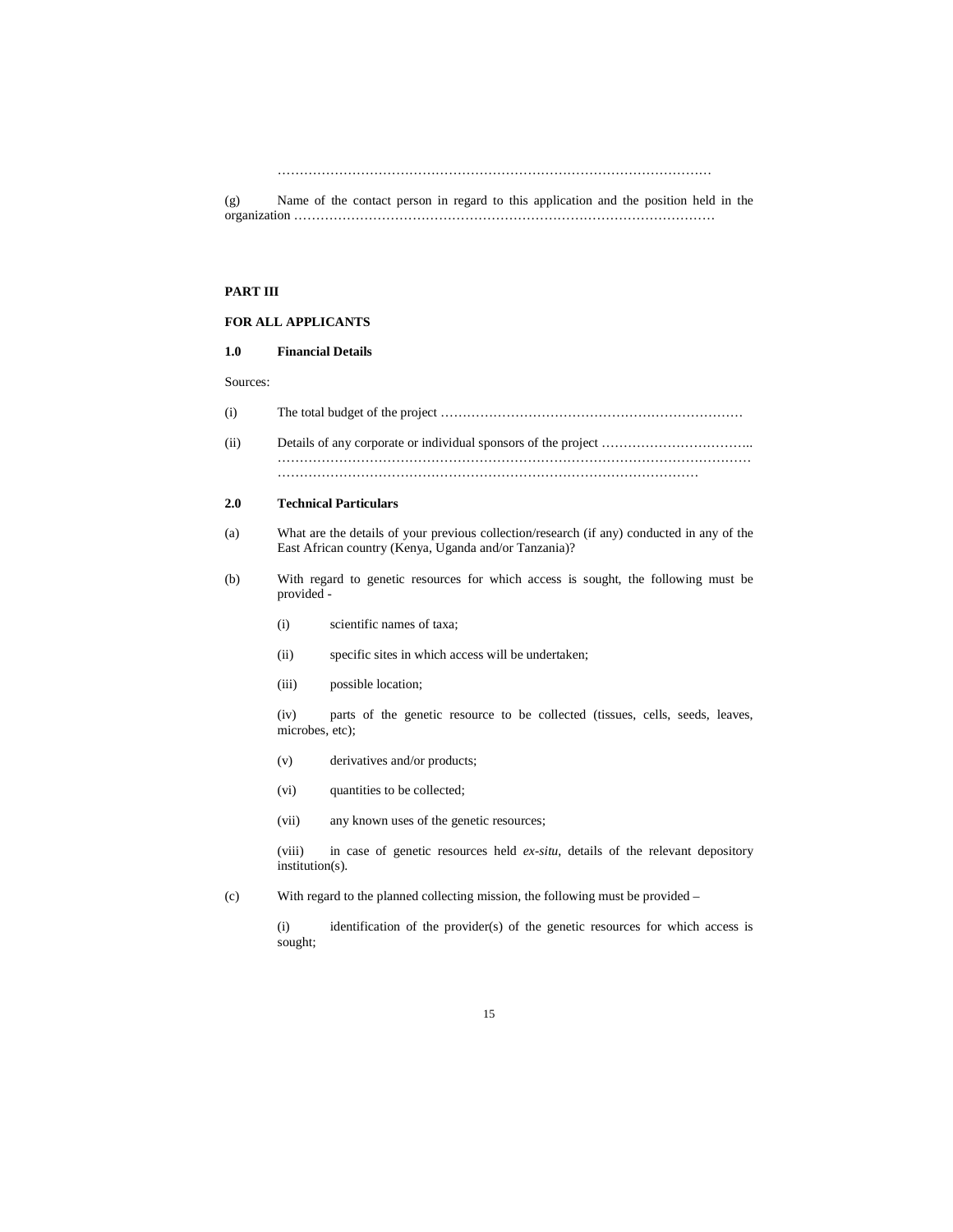- (ii) collection methods to be used;
- (iii) if there are Kenyan nationals or institutions to be used, their particulars;
- (iv) expected date of commencement and completion of the activity;

 (v) information regarding immigration status in Kenya of foreign individuals that will visit Kenya.

- (d) Proposed use of genetic resources
	- (i) form of use to which the genetic resources will be put;
	- (ii) expected research results;

 (iii) geographical location in which each element of the research programme will take place.

- (e) Details of any royalties, payments and/or other compensation that the applicant offers for access to genetic resources.
- (f) Will the applicant require assistance to identify and access the genetic resources described in this application? If yes, give details of the assistance that will be required.
- (g) A copy of the Prior Informed Consent document signed by the relevant lead agencies, local community or private owner of the genetic resources.
- (h) A copy of research clearance document from the National Council of Science and Technology.
- (i) Any other information in the possession of the applicant which might be useful for the National Environment Management Authority to make an informed decision in granting an access permit.

### **3.0 Renewal Details**

Is this an application for renewal of an access permit?

YES ……………..….. NO ………………….

Access Permit No. ………………..…… Granted on ………………………… *(Date)* 

All applicants are forewarned that it is an offence to give false information to the National Environment Management Authority punishable under the Environmental Management and Coordination (Conservation of Biological Diversity and Resources, Access to Genetic Resources and Benefit Sharing) Regulations, 2006.

I undertake to provide progress and full reports as required under the Regulations.

I declare that to the best of my knowledge the information given in respect of this application is true.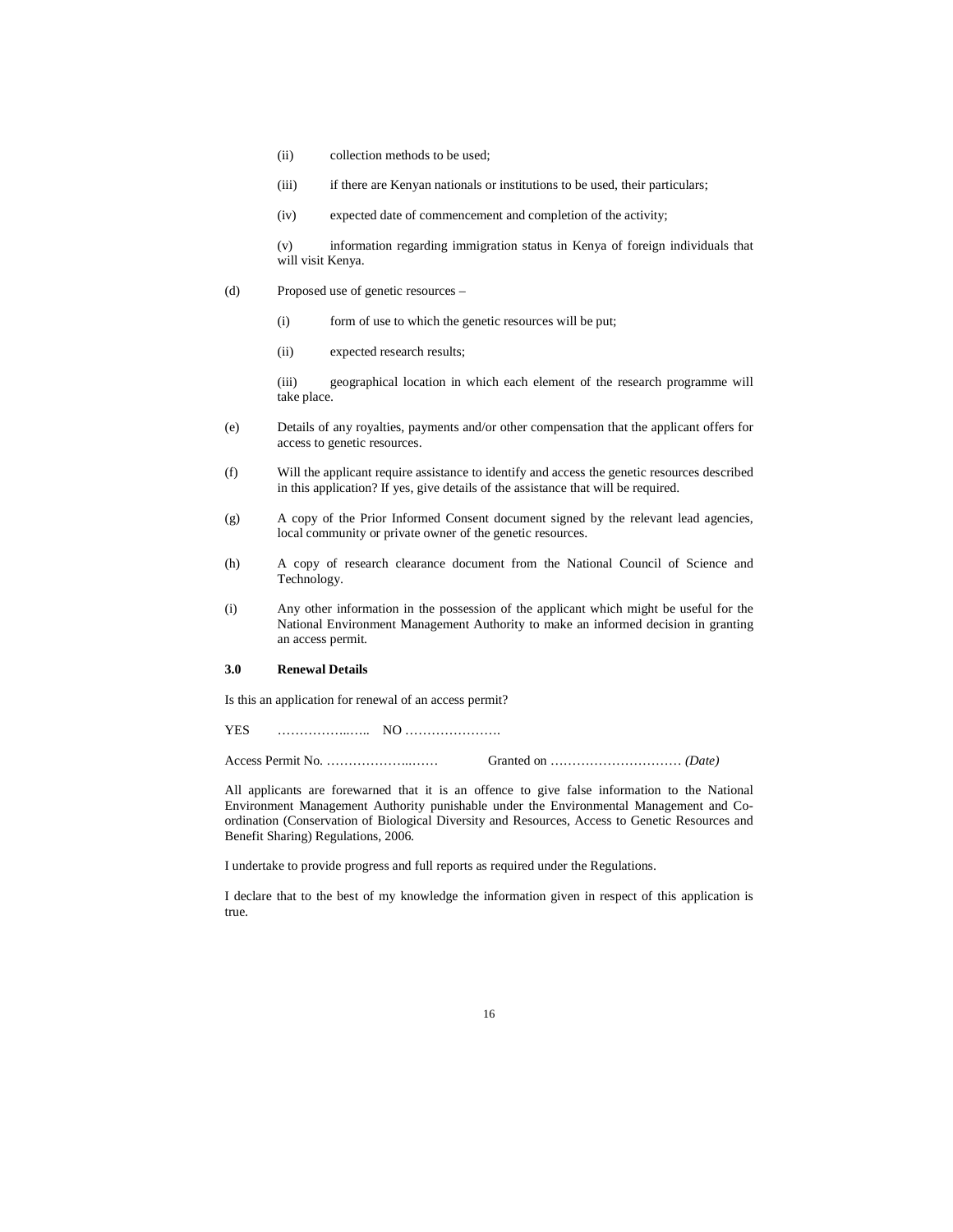## **For individual applicants -**

| <b>For Companies/Institutions –</b> |  |  |
|-------------------------------------|--|--|
| (Affix company seal)                |  |  |
| In the presence of $-$              |  |  |
|                                     |  |  |
|                                     |  |  |
|                                     |  |  |
|                                     |  |  |
|                                     |  |  |

SECOND SCHEDULE (r. 9,14(2),17)

## *Fees*

| (a) | To apply for an access permit:            | Kshs.     |
|-----|-------------------------------------------|-----------|
|     |                                           | 20,000.00 |
|     |                                           | 50,000.00 |
| (b) | To renew an access permit:                |           |
|     |                                           | 10,000.00 |
|     |                                           | 25,000.00 |
| (c) | To peruse the register of access permits: |           |
|     |                                           | 1.000.00  |
|     |                                           | 5,000.00  |